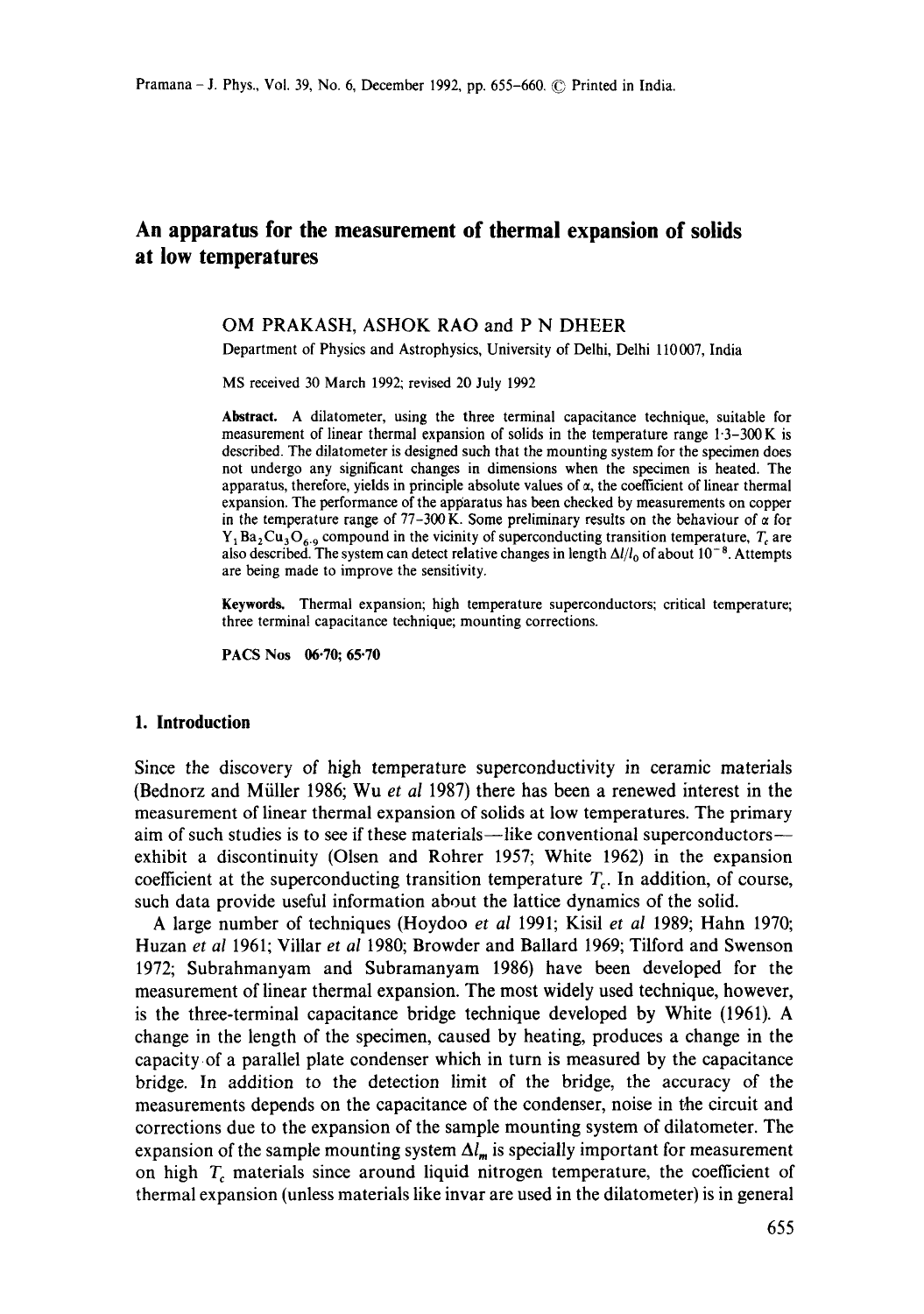quite large. As a result careful measurements of  $\Delta l_m$  are needed for obtaining reliable values for the expansion  $\Delta l$  of the sample. This work reports the design of a dilatometer in which there is no measurable correction term  $\Delta l_m$ . The only correction necessary is that due to the unavoidable linear expansion of the condenser plate mounted on the specimen. This correction term is however relatively small because of the small thickness of the plate. The performance of the dilatometer has been tested by measuring the linear thermal expansion of copper between 77 K and room temperature. Preliminary results on the behaviour of the expansion coefficient of high  $T_c$  compound Y<sub>1</sub>Ba<sub>2</sub>Cu<sub>3</sub>O<sub>6.9</sub> in the neighbourhood of  $T_c$  have also been obtained.

### **2. The dilatometer**

The dilatometer, essentially a modification of one described by Dheer and Surange (1958) is shown in figure 1. Three thick brass rods A, are fixed symmetrically to the top of a brass can C. Two ebonite discs  $E_1$  and  $E_2$  are attached to the rods A as shown in the figure. One of the condenser plates  $P_1$  is fixed to  $E_1$  with the help of a brass bush B. The specimen S, whose thermal expansion is to be measured carries



Figure 1. The dilatometer.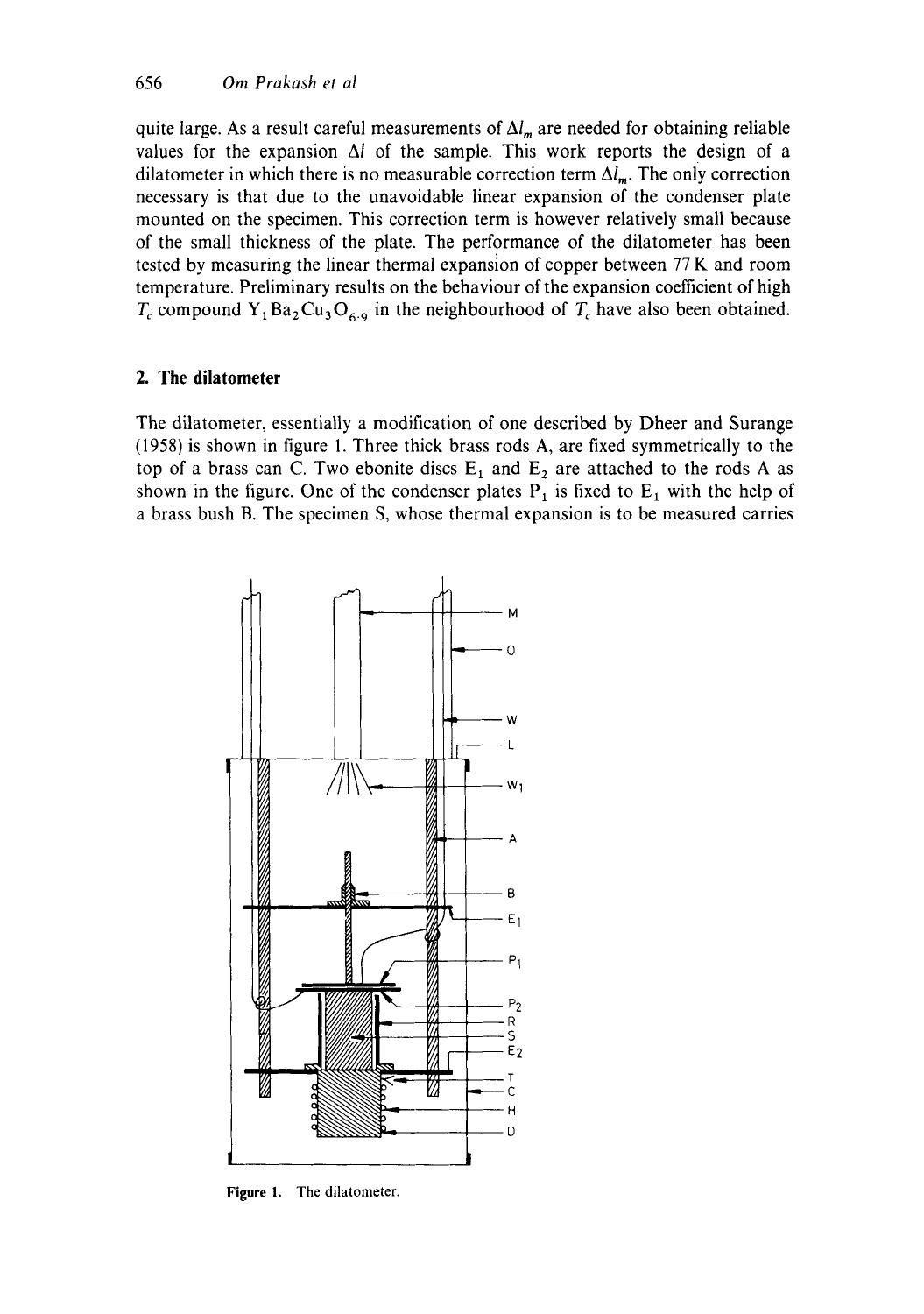the second condenser plate  $P_2$ . S is attached (soldered or glued) to a copper base, D, which in turn is firmly screwed to the ebonite disc  $E_2$ .

A heating coil H and a thermometer T (a copper-constantan thermocouple or a doped Ge-resistor) are fixed on the copper base in order to facilitate quick replacement of the sample. A copper radiation shield R is soldered to D to ensure uniformity of the sample temperature.

The fixing of heating coil H and thermometer T on the base D, though quite satisfactory for metallic specimens, was found to be rather inconvenient for materials like the high  $T_c$  superconducting compound  $Y_1Ba_2Cu_3O_y$  (which are relatively poor thermal conductors), mainly because of the long time required for attaining thermal equilibrium. For such materials it was found that the equilibrium time could be substantially reduced if H and T are attached directly to the specimen. It is also advisable to use two thermometers, one at each end, to ensure absence of any thermal gradients along the sample. In the present investigation the temperature difference between the two ends of the specimen, measured with a differential copper-constantan thermocouple, was always less than 5 mK.

The can assembly is suspended in a dewar containing liquid nitrogen (or liquid helium) with the help of tubes O and M. The central tube M is also used for pumping the system and for taking out electrical leads  $(W_1)$  from the heater and the thermometer. The leads (W) from the condenser plates  $P_1$  and  $P_2$  are taken out through the side tubes O.

The dilatometer is evacuated, filled with helium gas at low pressure and then cooled by filling the dewar with liquid nitrogen (or liquid helium). When the specimen attains the bath temperature, the dilatometer is evacuated to a pressure of about  $10^{-6}$  Torr. Measurements of linear thermal expansion are then carried out by heating the specimen to successively higher temperatures T, and measuring the corresponding values of capacitance C between the plates  $P_1$  and  $P_2$ .

Let  $(C_0, l_0)$  denote the capacitance C and the length of the specimen at liquid nitrogen (77 K) temperature. Let  $(C_T, l_T)$  denote the same quantities at temperature  $T(> 77 \text{ K})$ . Assuming that P<sub>1</sub>, P<sub>2</sub> form an ideal parallel-plate condenser of area A, it is easy to show that

$$
\frac{\Delta l}{l_0} = \frac{l_T - l_0}{l_0} = \frac{\varepsilon_0 A}{l_0} \left( \frac{1}{C_T} - \frac{1}{C_0} \right)
$$
(1a)

where  $\varepsilon_0$  is the permitivity of free space. Thus measurement of  $C_T$  as a function of T enables determination of  $\Delta l/l_0$  and hence that of  $\alpha$ , the coefficient of linear thermal expansion, as a function of temperature.

If, as it sometimes happens,  $\Delta C = C_T - C_0 \ll C_0$  expression (1a) can be approximated as

$$
\frac{\Delta l}{l_0} = -\frac{\varepsilon_0 A}{l_0} \frac{\Delta C}{C^2}.
$$
\n(1b)

#### **3. Capacitance measurements**

The capacitance C between the plates  $P_1$  and  $P_2$  is measured by using GR-1620A capacitance measuring assembly in three terminal configuration; the three terminals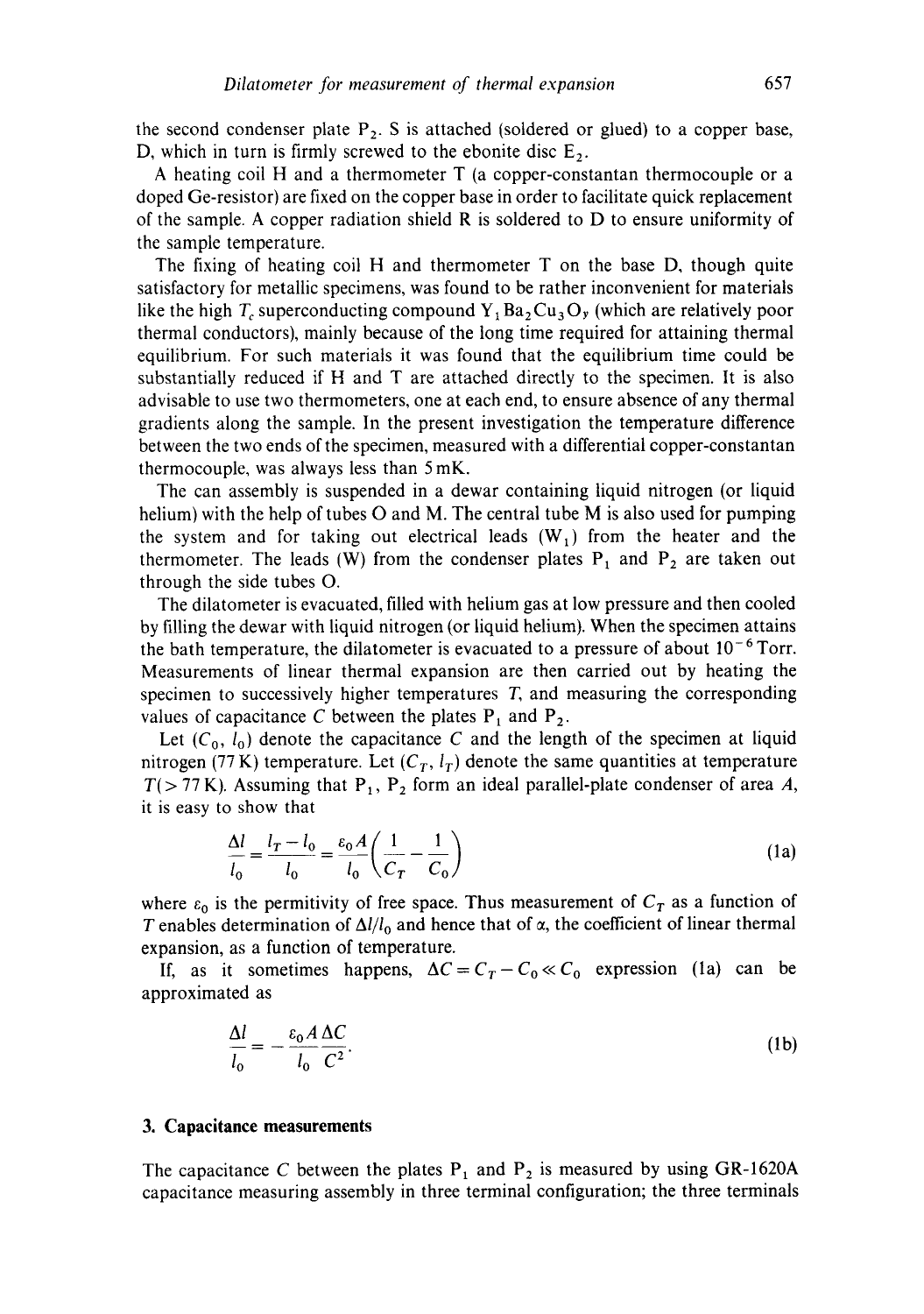being the two leads from the plates  $P_1$ ,  $P_2$  and the ground. In this configuration the bridge measures directly the capacity  $C$  (without any contribution of the lead capacitance). With  $C \sim 100 \,\text{pF}$  and  $A \sim 20 \,\text{cm}^2$  changes in capacitance  $C \sim 10^{-4} \,\text{pF}$ could be detected. Substitution of these values in (1b) shows that the system has at present a sensitivity  $\Delta l/l_0 \sim 10^{-8}$ . It is however, hoped that the sensitivity can be further improved by reducing the noise level of the system.

### 4. Sources of errors

The average temperature of the brass rods A was found to increase by only 0.08 K when the specimen was heated to 300 K. Thus heating of the specimen causes relatively



Figure 2(a). Temperature dependence of thermal strain  $\Delta i / l_0$ .  $\bullet$  Measured thermal strain;  $\circlearrowright$  after subtracting contribution due to expansion of condenser plate P<sub>2</sub> (thickness 2 mm) and buckling of supports. (b) temperature dependence of the linear thermal coefficient of expansion of copper. -- Present work;  $\bigcirc$ , Kroeger and Swenson (1977);  $\bullet$ , Rubin et al (1954);  $\Box$ , Hahn (1970).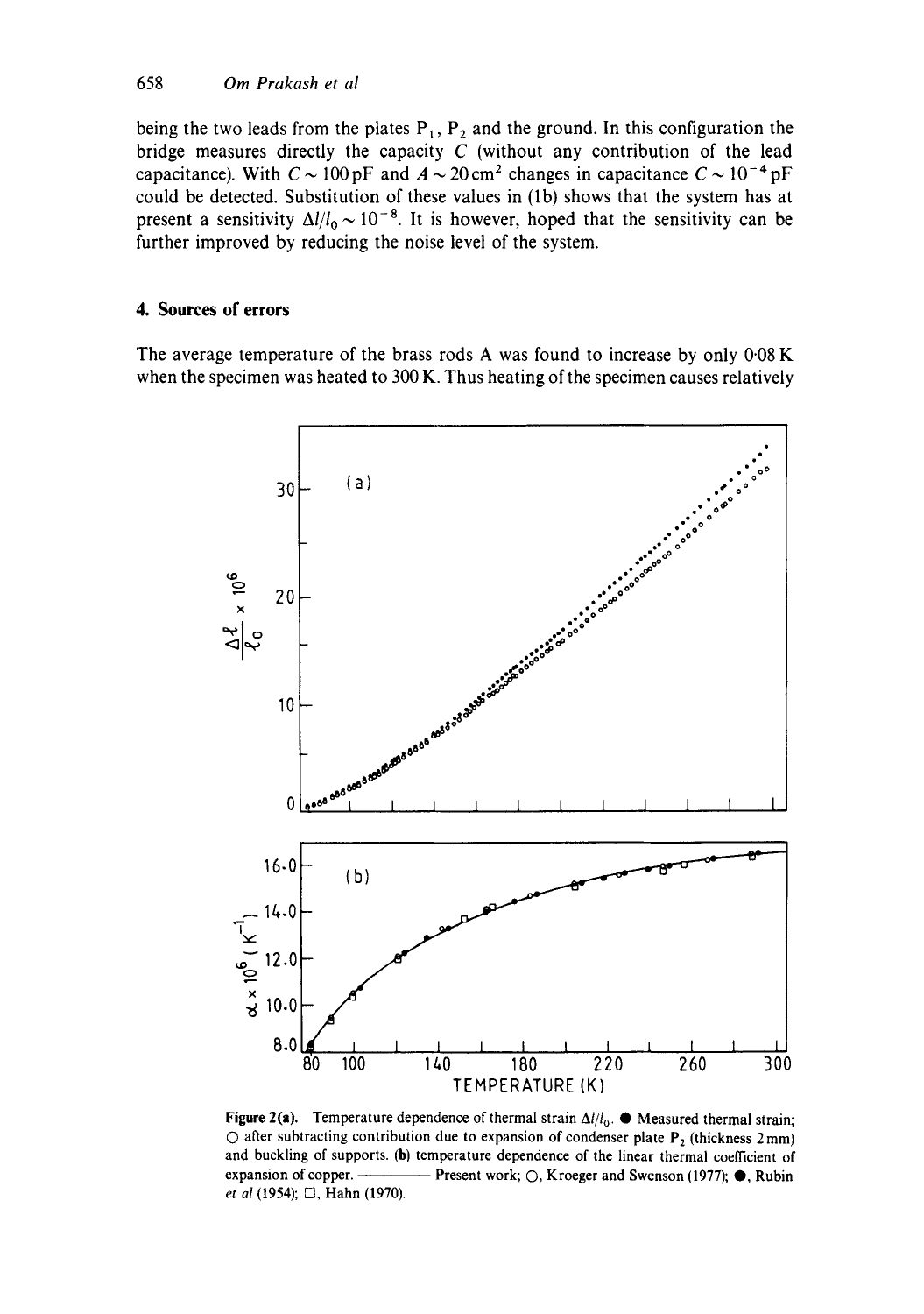**small changes in the temperature and hence the dimensions of these rods. The**  expansion of ebonite disc  $E_2$  and copper base does not significantly affect the results **since both are clamped at the upper end. Thus the sample mounting system does not undergo any significant changes in dimensions when the specimen is heated.**  However, errors in the measurement can still arise from (1) buckling of the disc  $E_2$ (2) linear thermal expansion of condenser plate  $P_2$ , (3) non parallelism of  $P_1$  and  $P_2$ , (4) surface irregularities of  $P_1$  and  $P_2$  and (5) edge effects.

The correction  $\Delta l'$  due to (1) and (2) has been determined by removing the sample and fixing  $P_2$  directly on D and measuring changes  $\Delta C'$  in the capacitance as a function of temperature. It is satisfying to note that  $\Delta l'$  thus determined agrees closely with that expected from the expansion of  $P_2$  (i.e. buckling of  $D$  appears to be insignificant). For a thickness of P<sub>2</sub>, about 1 mm,  $\Delta l'$  is less than  $3\%$  of  $\Delta l$  for copper **(see figure 2 where for the sake of clarity, results obtained for 2 mm thickness are**  shown).  $\Delta l'$  is about  $5\frac{\pi}{6}$  of  $\Delta l$  for type II superconductors.

**A freshly cleaved thin mica sheet of about 0.1 mm thickness, was used to adjust**  the gap between the condenser plates  $P_1$  and  $P_2$ . It was found that with this simple technique the departures from the parallelism were not more than  $5\%$ . The consequent



**Figure 3.** Thermal strain  $\Delta l/l_0$  and linear thermal coefficient,  $\alpha$ , of  $Y_1Ba_2Cu_3O_{6.9}$  in the vicinity of superconducting critical temperature  $T_c$ .